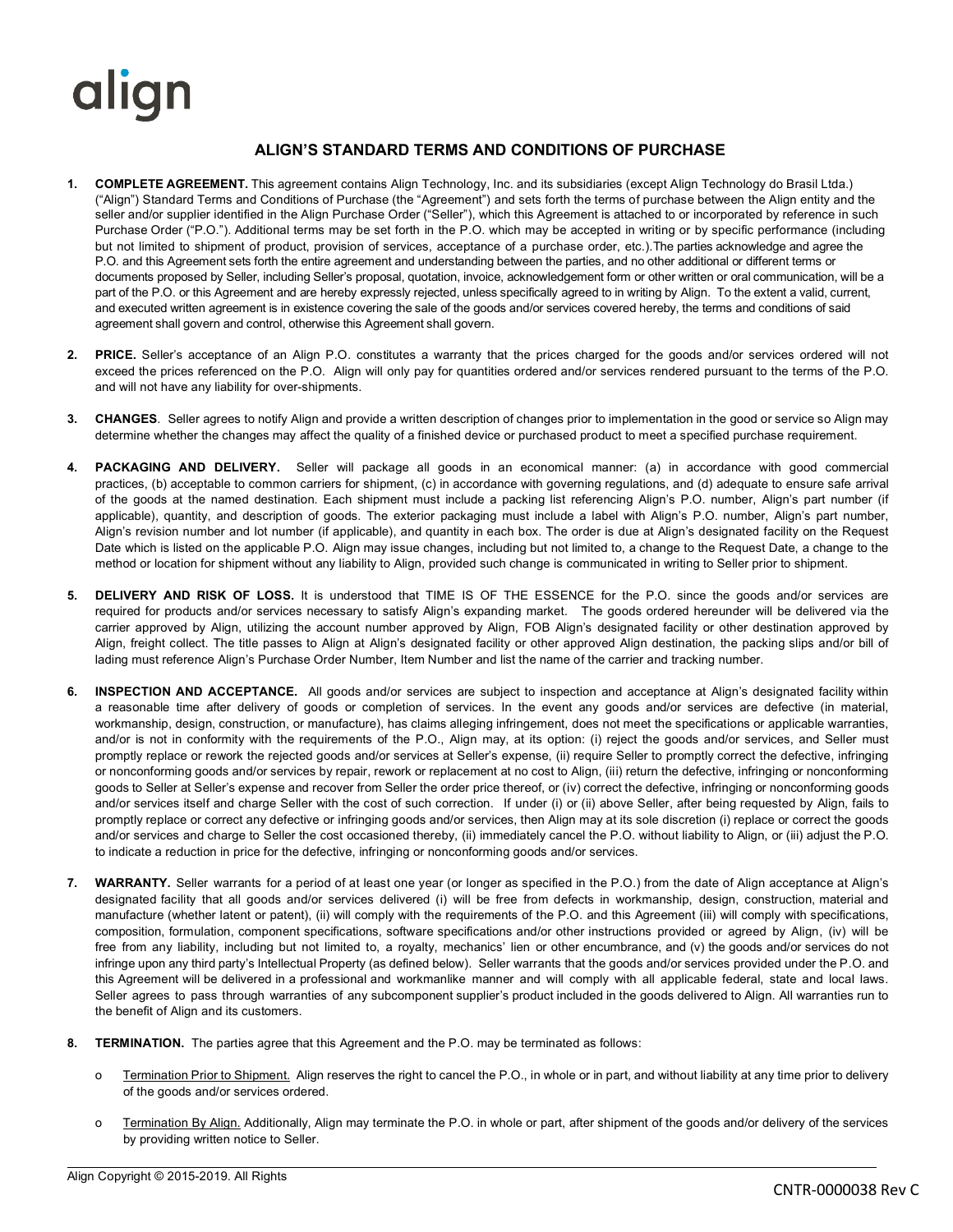- o Termination for Default. If termination is for Seller's default, Align may procure at its sole discretion, goods and/or services substantially similar to those ordered and Seller will be liable to Align for any reasonable excess costs for the replacement goods and/or services.
- o Procedures Upon Termination. Upon termination, Seller will, upon Align's direction and at the times specified by Align, stop work under the terminated portion of the P.O., place no further orders for materials or services under the terminated portion of the P.O., settle (with Align's prior approval) any third party claims relating to the goods and/or services (including payment owed to third party sub- contractors), safeguard property related to the goods and/or services, transfer title and make delivery to Align of all deliverables and/or work in process relating to the goods and/or services under the terminated portion of the P.O., deliver materials acquired for performance of the P.O., and preserve records documentation, and other materials relating to the goods and/or services. Seller shall at all times proceed with any portion of P.O. that has not been terminated.
- o Payment Upon Termination. Payment for completed goods and/or services delivered to and accepted by Align under this paragraph will be the P.O. price. Seller must promptly submit any outstanding invoices for goods and/or services. Align will not have any liability whatsoever as to any goods or services not invoiced within forty-five (45) days of the termination date.
- **9. PAYMENT TERMS AND INVOICE.** Seller shall invoice Align no earlier than and no later than sixty (60) days following shipment of goods and/or delivery of the services. Align agrees to pay Seller all undisputed amount as set forth in the P.O. in USD or local currency, as applicable, within sixty (60) days (unless otherwise agreed in writing as a condition of purchase) from Align's receipt of goods and/or completion of services and a correct invoice, if required. Seller's invoice(s) must include the Supplier Name, Address, Invoice Number, Invoice Date, Purchase Order Number, Quantity, Unit Price and Extended Price, Description/Item Number, Ship to address, and additional charges such as freight and handling and tax. Align's payment of an invoice will not constitute acceptance of goods and/or services. Invoices shall be subject to review for errors, shortages, defects, or other related failure of Seller to meet the requirements of a P.O.
- **10. ACH PAYMENT.** The Parties agree that all payments due and owing under this Agreement shall be made through automated clearing house ("ACH") transfers, unless otherwise agreed upon by both Parties in writing. Seller shall deliver to Align the ACH payment details whereby, Align shall initiate the ACH transfers to Seller in the amount required under this Agreement. The Parties hereby agree to undertake any and all required actions and execute any required documents, instruments or agreements required to effectuate the requirements of this Section 10.
- **11. WAIVER; REMEDIES.** The failure of Align to require performance of any provision under this Agreement or the P.O. will not affect in any way the full right to require such performance at any time thereafter. The remedies stated herein are in addition to all other remedies at law or in equity.
- **12. INDEMNIFICATION.** Seller agrees to indemnify Align, its agents, customers, successors and assigns against any loss, damage, and liability (including costs and expenses) which arise from or are attributable to allegations of infringement of any patent, copyright, trademark or other intellectual property ("Intellectual Property") arising from the goods and/or services provided, however, that Align must promptly notify Seller of the claim and allow Seller control over the defense and settlement of the claim with counsel reasonably satisfactory to Align. Align, at its own expense, may participate in the defense of any such claim with counsel of its own choice. Seller may not settle or compromise any claim in a manner that imposes any material restrictions or obligations on Align without Align's prior written consent.
- **13. LIMITATION OF LIABILITY.** EXCEPT FOR PAYMENT FOR GOODS AND/OR SERVICES DELIVERED AND ACCEPTED BY ALIGN, IN NO EVENT WILL ALIGN'S TOTAL CUMULATIVE LIABILITY ARISING OUT OF THIS AGREEMENT OR THE P.O. UNDER ANY THEORY OF LAW EXCEED THE SUM OF FEES PAID BY ALIGN UNDER THE APPLICABLE P.O. THE EXISTENCE OF ONE OR MORE CLAIMS SHALL NOT EXPAND SUCH LIMIT. IN NO EVENT SHALL ALIGN HAVE ANY LIABILITY TO SELLER FOR ANY INDIRECT, SPECIAL, INCIDENTAL, PUNITIVE OR CONSEQUENTIAL DAMAGES, LOST PROFITS, LOSS OF DATA, LOSS OF USE OR COST OF PROCUREMENT OF SUBSTITUTE GOODS OR SERVICES HOWEVER CAUSED AND UNDER ANY THEORY OF LIABILITY (WHETHER IN CONTRACT, TORT (INCLUDING NEGLIGENCE), INDEMNITY OR OTHERWISE) WHETHER OR NOT SELLER HAS BEEN ADVISED OF THE POSSIBILITY OF SUCH DAMAGE.
- **14. CONFIDENTIAL INFORMATION & OWNERSHIP. "**Confidential Information" means all tangible and intangible information disclosed by Align or otherwise made available or accessible whether intentionally or inadvertently regardless of the manner or medium of disclosure or access that is described as proprietary or confidential or considered as confidential or proprietary and shall include but is not limited to: this Agreement, the P.O., Intellectual Property, specifications, drawings, samples, ideas, concepts, prototypes, materials and equipment, capacities, inventions, manufacturing processes, pricing and financial information, business plans, marketing and development plans, and products. Align owns all deliverables, Intellectual Property, Confidential Information, work product and results developed or created by Seller under this Agreement whether such development occurs with or without contribution by Align.
- **15. ASSIGNMENTS.** No right or obligation under this Agreement and/or the P.O. may be assigned by Seller without Align's prior written consent, and any attempted assignment without such consent will be null and void. Align may assign the P.O. at any time to any party which assumes Align's obligations hereunder.
- **16. DELAYS.** Whenever any event delays or threatens to delay the timely performance of the P.O., Seller will immediately notify Align in writing furnishing all relevant details. Receipt by Align of such notice will not constitute a waiver of the Request Date or other due dates agreed by the parties.
- **17. APPLICABLE LAW.** The validity, interpretation, enforceability, and performance of this Agreement and/or the P.O. will be governed by and construed substantively and procedurally (by excluding expressly the applicability of UCITA, or by the United Nations Conventions on Contracts for the International Sale of Products) as follows: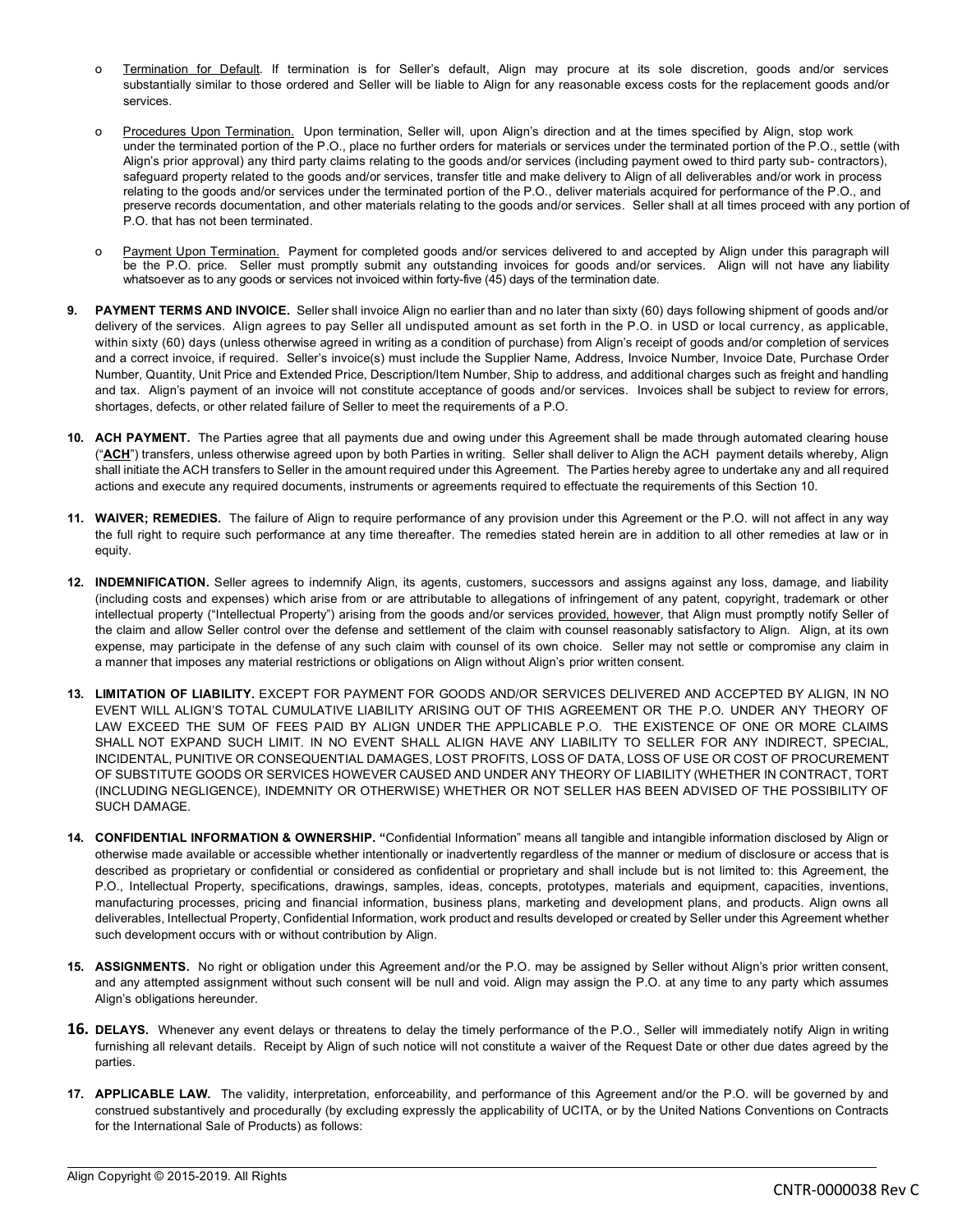| WHERE SERVICE OR GOOD IS<br><b>PROVIDED:</b>                                                              | <b>APPLICABLE GOVERNING LAW:</b>                                                                                            | <b>EXCLUSIVE JURISDICTION</b>                                                                                                                                                                                                                                                                                                         |
|-----------------------------------------------------------------------------------------------------------|-----------------------------------------------------------------------------------------------------------------------------|---------------------------------------------------------------------------------------------------------------------------------------------------------------------------------------------------------------------------------------------------------------------------------------------------------------------------------------|
| United States, Canada or any other<br>location not named                                                  | State of California                                                                                                         | Santa Clara County, California                                                                                                                                                                                                                                                                                                        |
| EMEA, except for as specified<br>below for Israel                                                         | Switzerland                                                                                                                 | * Any dispute will be resolved by<br>arbitration in Zurich, Switzerland in<br>accordance with the International<br>Chamber of Commerce ("ICC") rules of<br>arbitration by an arbitral tribunal of three<br>arbitrators. The place of arbitration shall<br>be Zurich and the language of arbitration<br>shall be English.              |
| LATAM                                                                                                     | State of California, unless all parties<br>are from the same country, in which<br>case the law from that country<br>governs | Any dispute will be resolved by<br>arbitration in the State of California in<br>accordance with the International<br>Chamber of Commerce ("ICC") rules of<br>arbitration by an arbitral tribunal of three<br>arbitrators. The place of arbitration shall<br>be San Francisco, CA and the language<br>of arbitration shall be English. |
| Israel                                                                                                    | Israel                                                                                                                      | Competent courts of Tel-Aviv, Israel                                                                                                                                                                                                                                                                                                  |
| The Peoples' Republic of China,                                                                           | People's Republic of China                                                                                                  | People's Republic of China                                                                                                                                                                                                                                                                                                            |
| Hong Kong                                                                                                 | Hong Kong                                                                                                                   | Courts of Hong Kong                                                                                                                                                                                                                                                                                                                   |
| Taiwan                                                                                                    | Taiwan                                                                                                                      | <b>Taiwan Taipei District Court</b>                                                                                                                                                                                                                                                                                                   |
| Japan                                                                                                     | Japan                                                                                                                       | <b>Tokyo District Court</b>                                                                                                                                                                                                                                                                                                           |
| ASEAN, Republic of Korea,<br>Bangladesh, Nepal, India, Sri Lanka<br>or any other location in Asia Pacific | Singapore                                                                                                                   | *Any dispute will be resolved by<br>arbitration in Singapore in accordance<br>with the Arbitration Rules of the<br>Singapore International Arbitration<br>Centre ("SIAC") by a panel of three<br>arbitrators. The place of arbitration shall<br>be Singapore and the language of<br>arbitration shall be English.                     |
| Australia, New Zealand                                                                                    | Australia                                                                                                                   | Competent courts of New South Wales,<br>Australia.                                                                                                                                                                                                                                                                                    |

All disputes will be resolved in English unless otherwise agreed to by the parties.

- **18. NOTICES.** Any notice or other communication to be provided hereunder must be evidenced by a delivery receipt and will be effective upon receipt.
- **19. INSURANCE.** Seller must procure and maintain, at its sole expense, a policy or policies of insurance at levels sufficient to support its obligations under this Agreement and the P.O. and Seller shall promptly notify Align of any change, cancellation, or non-renewal of the insurance. Upon request by Align, Seller shall provide a Certificate of Insurance or other evidence satisfactory to Align.

## **20. QUALITY CLAUSES.**

GENERAL: Based on the type of goods and/or services provided to Align, the following quality clauses apply to all purchases that have the potential to impact the quality of the goods and/or services provided by Align's Quality Management System (QMS). Any conflict between the terms in the PO these Quality Clauses relate to and the Quality Clauses themselves shall be resolved in favor of these Quality Clauses.

MANAGEMENT RESPONSIBILITY: Seller's management shall provide the resources necessary to implement and maintain a QMS, including monitoring of its effectiveness, continual improvement and customer focus.

SUB-CONTRACTING: Seller shall not subcontract any of the work subject to this PO as previously agreed by both parties and any future subcontract shall not be performed without prior written approval by Align.

REGULATORY SUPPORT: Upon request, Seller shall provide information necessary for Align to obtain regulatory approval for the marketing, sale, and distribution of Align products into which the Seller's Products or Services are incorporated. Such information may include specific details relating to raw materials, composition, ingredients, etc.

QUALITY MANAGEMENT SYSTEM: Seller, during fulfillment of all accepted POs, shall maintain, demonstrate, and/or control of QMS that monitors all aspects of the work performed. QMS activities include such as documented procedures as required by the QMS, documents needed by the organization to ensure the effective planning, operation and control of its processes, and records required by the QMS. Additional QMS activities include internal audits, Corrective and Preventive Action (CAPA), complaint handling/files, purchasing controls, etc. to ensure compliance with its QMS, procedures, any applicable standards and Align requirements.

RECORDS: Seller shall keep complete records that provide evidence of conformity to all requirements of the QMS. Records shall be maintained in a manner that allows them to be readily retrievable and to prevent deterioration, damage or loss. Electronic approval and storage of records is readily available for traceability. Unless record retention, responsibilities are otherwise agreed with Align, Seller shall maintain records for 15 years, or a time-period as required by applicable laws, rules or regulations, whichever is greater. Records shall be made available for inspection by Align, its representatives, any relevant regulatory authority such as a Notified Body or FDA, or a government authority.

COMPETENCY OF PERSONNEL: Seller shall provide adequate and competent personnel for the fulfilment of the PO.

WORK ENVIRONMENT: Seller shall maintain an appropriate infrastructure, work environment, and cleanliness of personnel to prevent adverse effects on product or service quality.